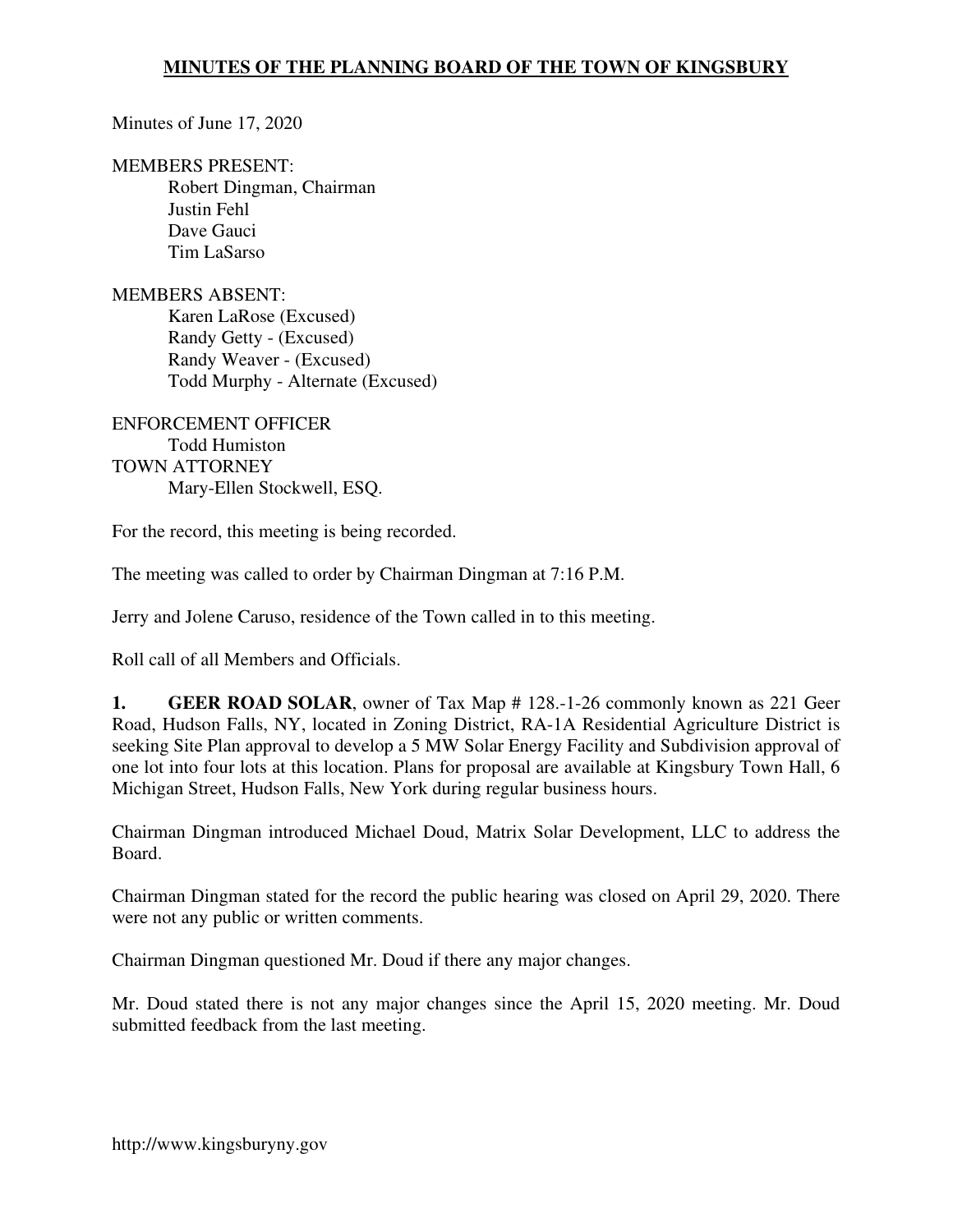Chairman Dingman stated there are two different proposals on this project. One is a minor subdivision and the other is for site plan. The minor subdivision is needed so that this company can take care of the buildings on the property.

Todd Humiston, Enforcement Officer, explained why there was a need for the subdivision.

Mr. Doud has agreed to the Board's recommendations regarding the houses that are located on the properties.

Discussion ensued among the Board with questions addressed by the Applicant.

The Board then reviewed the proposed Resolution.

# PLANNING BOARD OF THE TOWN OF KINGSBURY COUNTY OF WASHINGTON, STATE OF NEW YORK

Adopted June 17, 2020

Introduced by JUSTIN FEHL who moved its adoption

## Seconded by DAVID GAUCI

# RESOLUTION APPROVING MINOR SUBDIVISION APPLICATION OF PECKHAM MATERIALS CORP.

WHEREAS, pursuant to the Land Subdivision Regulations of the Town of Kingsbury found at Chapter 240 of the Code of the Town of Kingsbury (hereafter the "Subdivision Regulations"), the Town of Kingsbury Planning Board (hereafter the "Planning Board") is authorized and empowered to approve plats showing lots, blocks or sites, with or without streets or highways, to approve the development of entirely or partially undeveloped plats already filed in the office of the Clerk of the county and to conditionally approve preliminary plats within the Town of Kingsbury; and

WHEREAS, Peckham Materials Corp. (hereafter the "Applicant"), by application dated August 15, 2019, submitted by Geer Rd Solar 1, LLC; Geer Rd 2, LLC; Geer Rd 3, LLC; and Geer Rd 4, LLC applied to the Planning Board for sketch plan approval of the proposed subdivision of a 197.9 acre parcel of land located at 221 Geer Road, Town of Kingsbury into four (4) lots with associated streets and other improvements (hereafter the "Proposal"); and

WHEREAS, simultaneously herewith, Peckham Materials Corp. submitted by Geer Rd Solar 1, LLC; Geer Rd Solar 2, LLC; Geer Rd Solar 3, LLC; and Geer Rd Solar 4, LLC, applied for Site Plan Approval of a ground-mounted solar photovoltaic array system of an approximate 5MW AC photovoltaic array system on each parcel, which has been considered in conjunction with the proposed subdivision application; and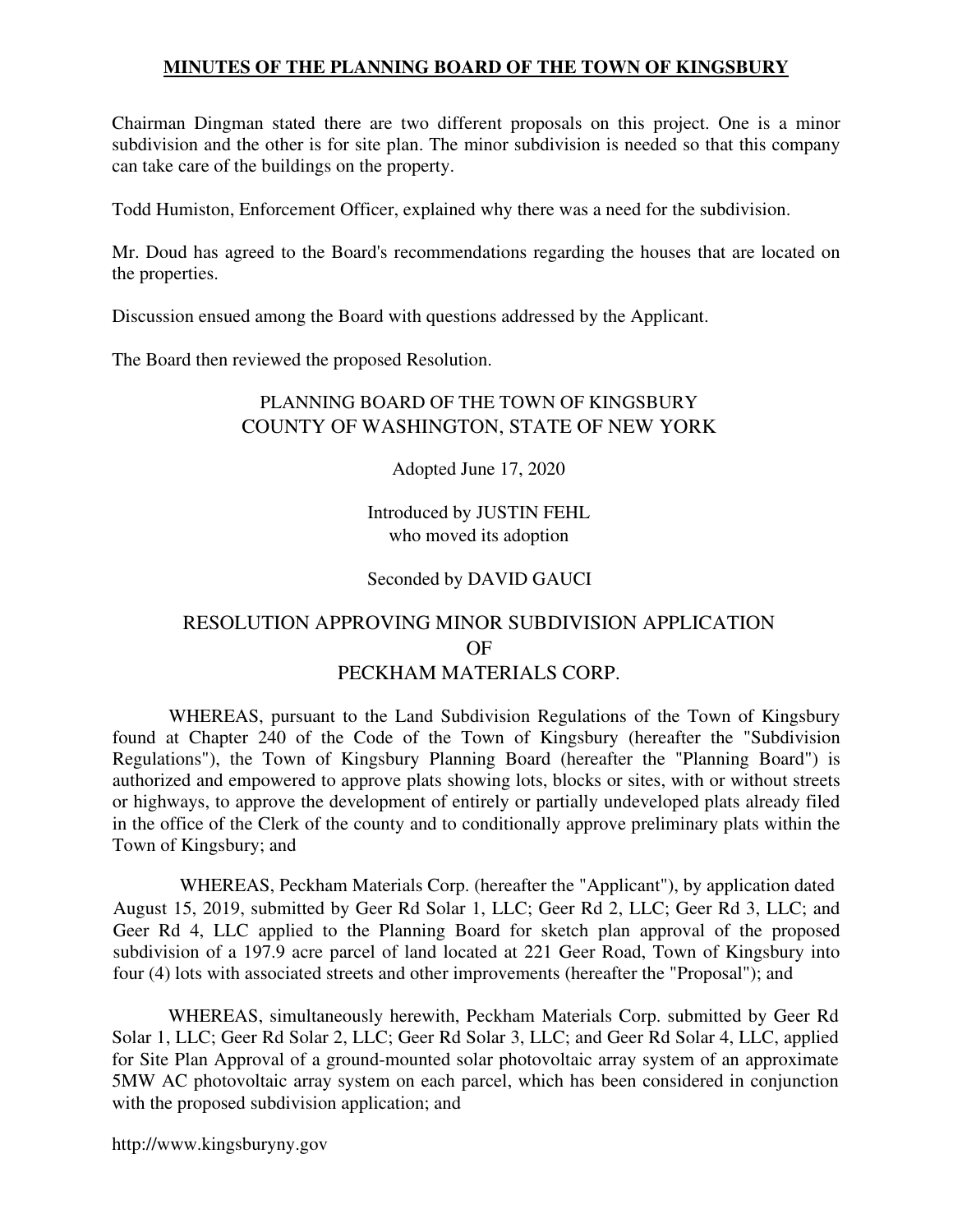WHEREAS, after numerous public meetings on the Proposal, the Subdivision Application has been revised to the current proposal submitted June 5, 2020, consisting of an application by Geer Rd Solar 1, LLC; Geer Rd Solar 2, LLC; and Geer Rd 3, LLC for a three (3) lot subdivision in accordance with the Subdivision Plan, as last revised on June 5, 2020, is pending before the Planning Board; and

WHEREAS, the Proposal, having previously been determined by the Planning Board to be a Type I action under the State Environmental Quality Review Act, and the Planning Board having reviewed the Full Environmental Assessment Form submitted for this Proposal, as revised, and taken a hard look at the potential environmental impacts of the project and issued a negative declaration prior to taking up the review of the matter; and

WHEREAS, the Planning Board has studied the revised subdivision application and related materials and is prepared to decide on same in accordance with Articles Il and Ill of the Land Subdivision Regulations of the Town.

## NOW THEREFORE BE IT RESOLVED:

Section 1. The Planning Board hereby adopts the following findings:

a. The Proposal, being the creation of three (3) lots, is a Minor Subdivision under the Land Subdivision Regulations of the Town.

b. The Proposal is in conformity with the Code of the Town of Kingsbury and the Zoning Ordinance located therein, which can be used safely for the proposed purposes without danger to the health, safety, and general welfare of the community.

Section 2. Approval and Conditions.

Based on all of the foregoing, and all of the evidence and materials submitted by the Applicant, the Application is hereby approved with the following conditions:

a. The approval is hereby conditioned upon the removal of the single-family residence located at 293 Geer Road, being Lot 2 of the proposed subdivision, and the property being brought into compliance with the NYS Property Maintenance Code, on or before thirty(30) days from the commencement of construction of the solar array on the premises.

c. The approval is hereby conditioned upon the removal of the existing addition located on the stone framed single-family residence, and said single family residence being secured with windows and doors prevent intrusion and the structure being made weather-tight to prevent further deterioration, as located at 221 Geer Road, being Lot I of the proposed subdivision, and the property being brought into compliance with the NYS Property Maintenance Code, on or before thirty (30) days from the commencement of construction of the solar array on the premises.

Section 3. This resolution shall take effect immediately.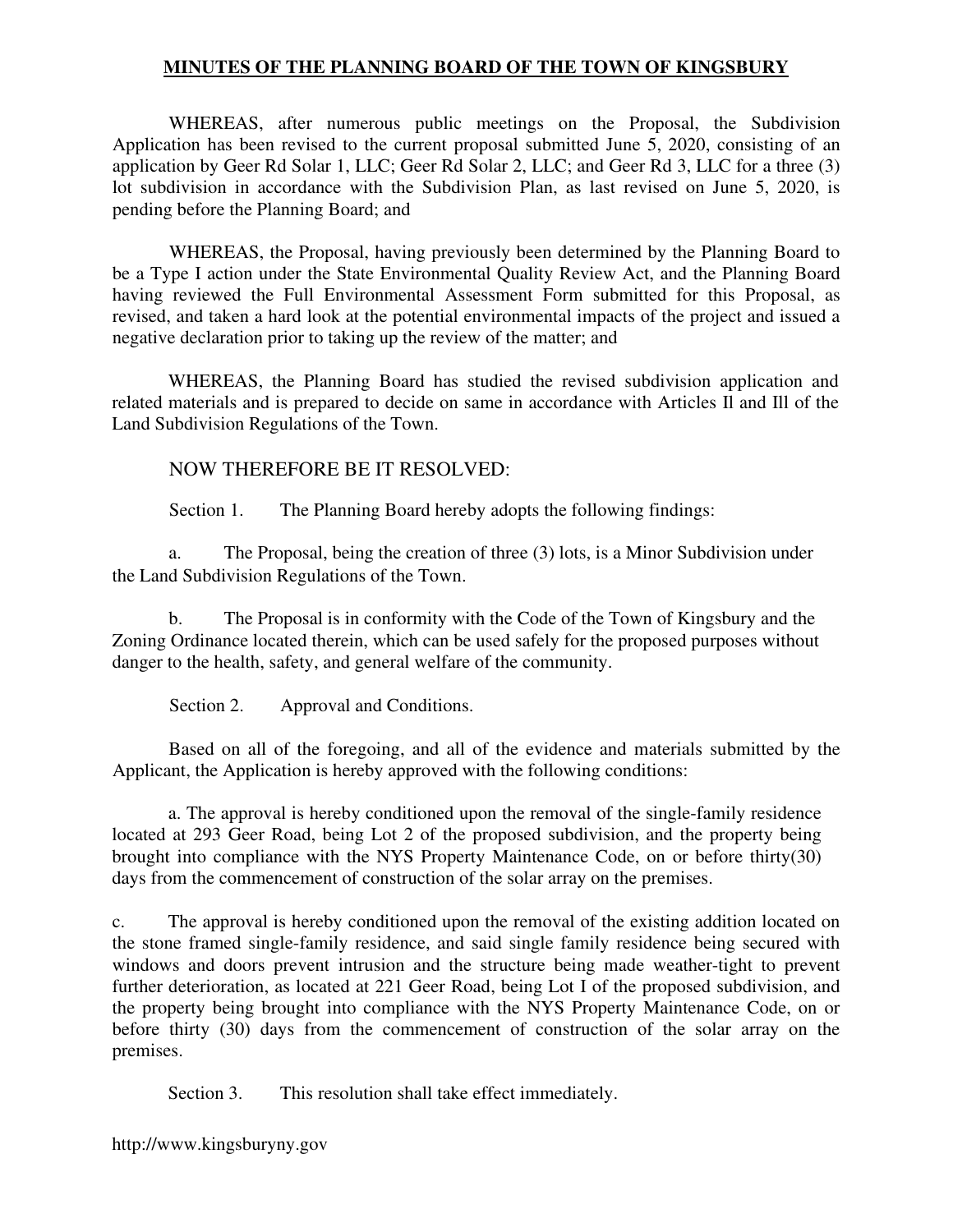ROLL CALL VOTE Robert Dingman, Chairman – Aye Justin Fehl – Aye David Gauci – Aye Tim LaSarso – Aye

### PLANNING BOARD OF THE TOWN OF KINGSBURY COUNTY OF WASHINGTON, STATE OF NEW YORK

Adopted June 17, 2020

Introduced by DAVID GAUCI who moved its adoption

#### Seconded by TIMOTHY LASARSO

## RESOLUTION APPROVING SITE PLAN APPLICATION OF GEER RD SOLAR 1, LLC; GEER RD SOLAR 2, LLC; AND GEER RD SOLAR 3, LLC

WHEREAS, pursuant to Article IX of the Zoning Local Law of the Town of Kingsbury contained in Chapter 280 of the Code of the Town of Kingsbury (hereafter the "Zoning Local Law"), the Town of Kingsbury Planning Board (hereafter the "Planning Board") is authorized and empowered to review and approve, approve with modifications or disapprove site plans prepared in accordance with said Article IX of the Zoning Local Law; and

WHEREAS, Geer Rd Solar 1, LLC; Geer Rd Solar 2, LLC; Geer Rd Solar 3, LLC; and Geer Rd Solar 4, LLC on behalf of the property owner Peckham Materials Corp. (hereafter the "Applicant"), by application dated August 15, 2019 has applied for site plan review by the Planning Board for the construction of four (4) separate approximate five (5) megawatt alternating current solar arrays encompassing approximately 197.9 acres and associated utilities to be located at 221 Geer Road, Town of Kingsbury, tax map no.: 128.-1-26 (hereafter the "Proposal"); and

WHEREAS, the Applicant has submitted to the Planning Board numerous plans, revisions, engineering comments and requested records including but not limited to the following: site plans, layout landscaping, slope analysis, driveway profile, grading drainage plans, erosion and sediment control plans, SWPPP for the individual lots, decommissioning plans, engineer's estimates of costs, numerous engineering comments and reports, and revised plans, as most recently revised on June 5, 2020, addressing comments of the Planning Board has considered the comments of the applicant and its agents (all of the above hereafter referred to as the "application"); and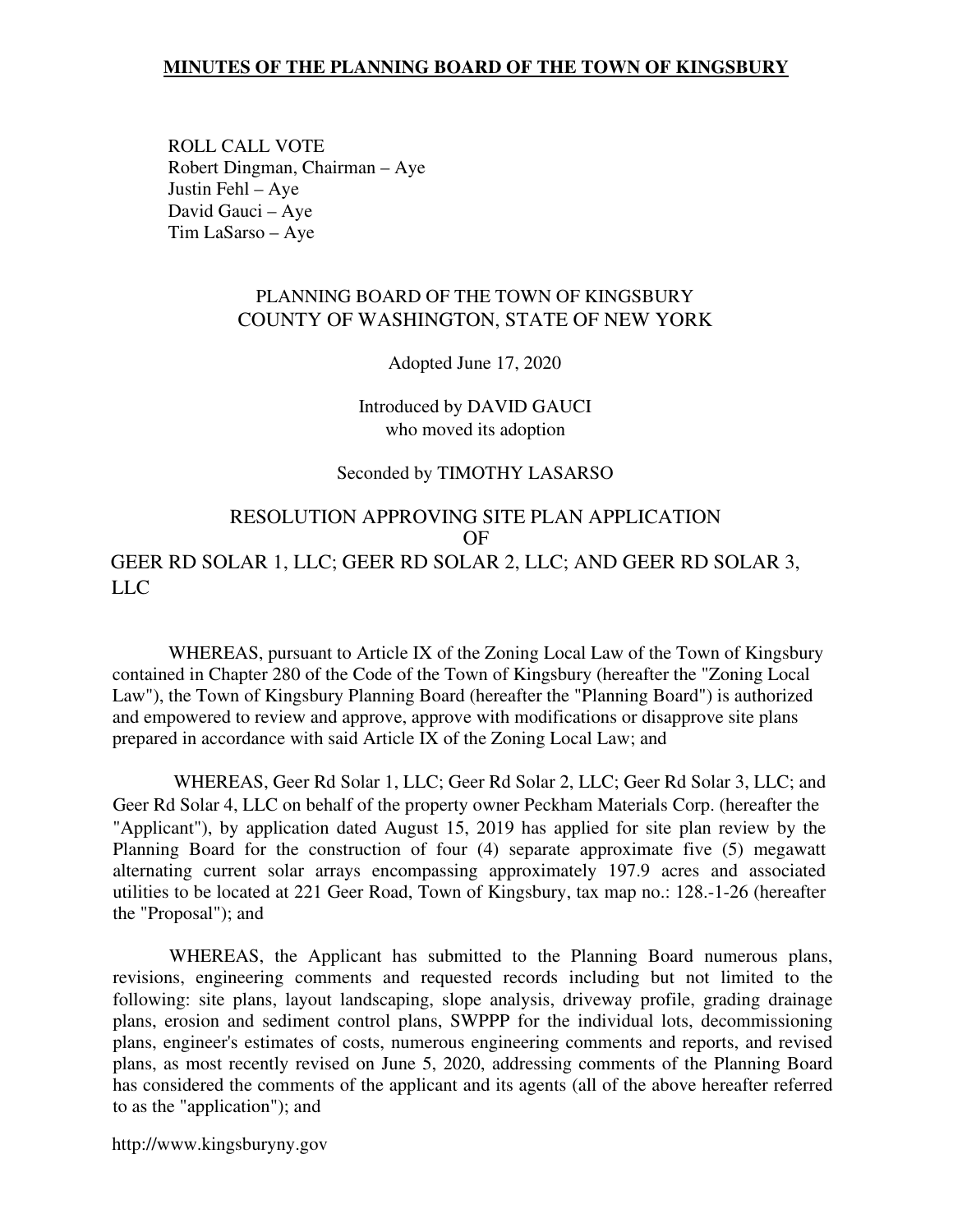WHEREAS, the June 5, 2020 application package identifies that the project during the review process was reduced to eliminate one of the 5 MW AC solar arrays and its corresponding lot; and

WHEREAS, the application has been modified such that the applicants for the three separate approximately 5 MW AC projects are Geer Rd Solar 1, LLC; Geer Rd Solar 2, LLC; and Geer Rd Solar 3, LLC to be constructed on three separate lots; and

WHEREAS, the Proposal as reflected in the Application is located in the RA-IA zoning district, as defined in the Zoning Local Law, and pursuant to Section 280-19.1 et. seq., site plan approval is required for this development; and

WHEREAS, the Planning Board accepted the Application and the Washington County Planning Board has reviewed the Application and deemed it a matter of local concern, a copy of which shall be included in the record herewith; and

WHEREAS, the Application, having previously been determined by the Planning Board to be a Type I action under the State Environmental Quality Review Act, and the Planning Board having reviewed the Full Environmental Assessment Form submitted for this Application and taken a hard look at the potential environmental impacts of the project and issued a negative declaration prior to taking up the review of the matter under Article IX of the Zoning Local Law; and

WHEREAS, the Planning Board is prepared to review the application and make a final determination thereon in accordance with Article IX of the Zoning Local Law.

## NOW THEREFORE BE IT RESOLVED:

Section 1. The Planning Board hereby adopts the following findings in accordance with 5280-55(C) of the Zoning Local Law:

a. Location, arrangement, size, design and general site compatibility of buildings, lighting, and signs.

The site is compatible to the proposed development. The proposed array is located to avoid potential impacts and minimize visual impacts.

b. Adequacy and arrangement of vehicular traffic access and circulation, including intersections, road widths, pavement surfaces, dividers, and traffic controls.

Vehicular access to the site is adequate. The applicant's plans to include improved access over crushed stone roads along with long term maintenance to ensure proper access,

c. Location, arrangement, appearance and sufficiency of off-street parking and loading.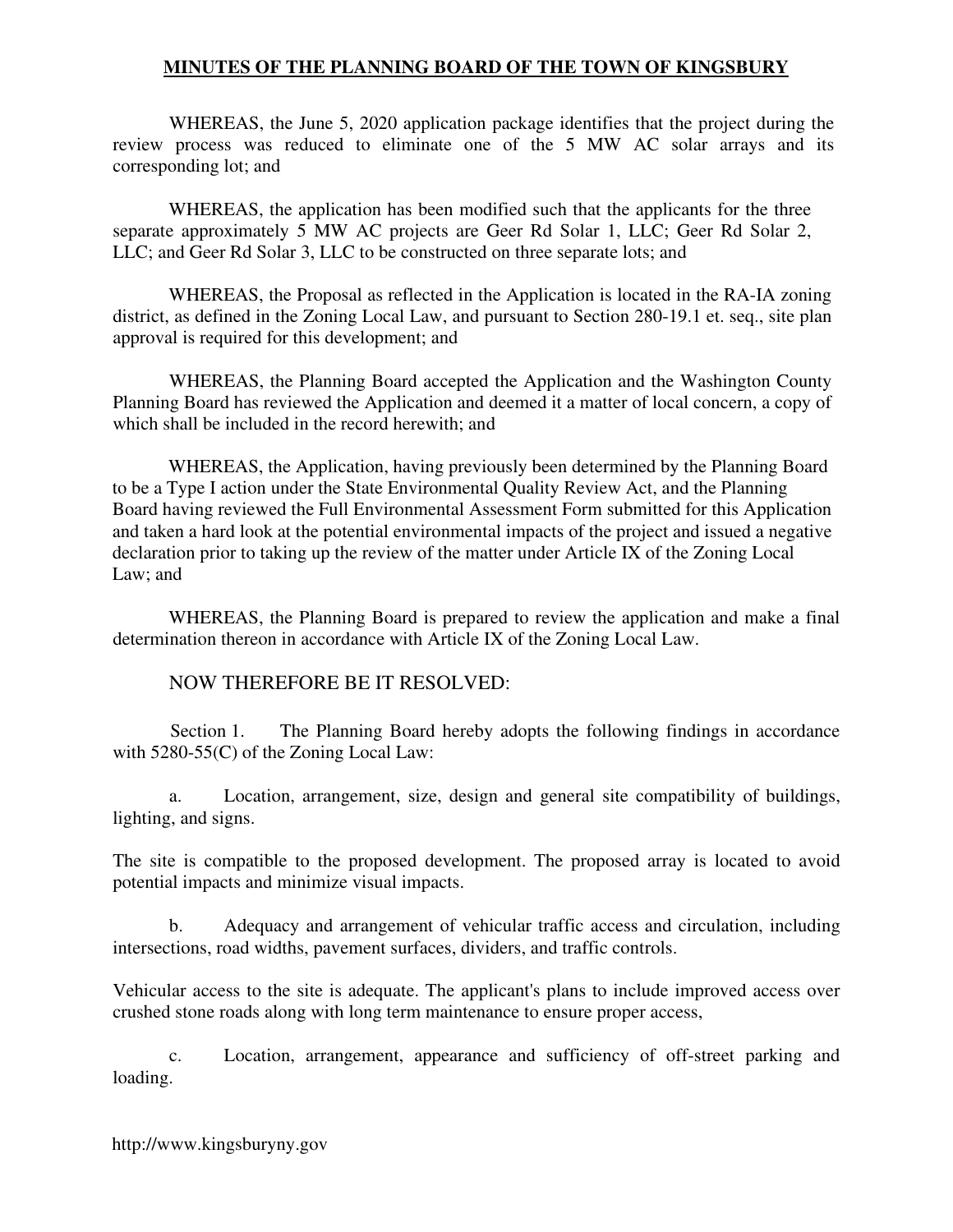The off-street parking is adequate for the minimal use associated with the proposed development.

d. Adequacy and arrangement of pedestrian traffic access and circulation, walkway structures, control of intersections with vehicular traffic and overall pedestrian access.

Pedestrian access is not part of the Proposal.

e. Adequacy of stormwater and drainage facilities.

The stormwater and drainage facilities have been properly engineered and amended, as necessary.

Adequacy of water supply and sewage disposal facilities.

There is no water supply or sewage disposal facilities are proposed with the proposed development.

g. Adequacy, type and arrangement of trees, shrubs and other landscaping constituting a visual and/or noise buffer between the applicant's and adjoining lands, including maximum retention of existing vegetation.

The applicant has designed the proposed development to limit the visibility of solar arrays from adjoining properties through the retention of existing vegetation, topography, and proposed landscaping. The Planning Board finds this adequate to shield the site from view as much as practical.

h. Adequacy of fire lanes and other emergency zones and the provision of fire hydrants.

The access roads were designed to accommodate emergency vehicles and as such, the Planning Board finds this as adequate as designed. No provisions for fire hydrants were deemed necessary.

i. Special attention to the adequacy and impact of structures, roadways, and landscaping in areas with susceptibility to ponding, flooding and/or erosion.

The Planning Board, having taken a hard look at the potential impacts of the roadways and solar arrays on the wetlands and areas susceptible to flooding, find that these impacts have been sufficiently mitigated. The proposed sites include wetlands that are jurisdictional to the ACOE. Based on the representations made by the applicant and the requirements from the ACOE that the long term viability of the wetlands will be maintained, the proposal is acceptable.

Section 2. Based on the review of all of the Application materials, and based on the findings contained above, the Planning Board hereby adopts the following findings in accordance with 5280-55 of the Zoning Local Law: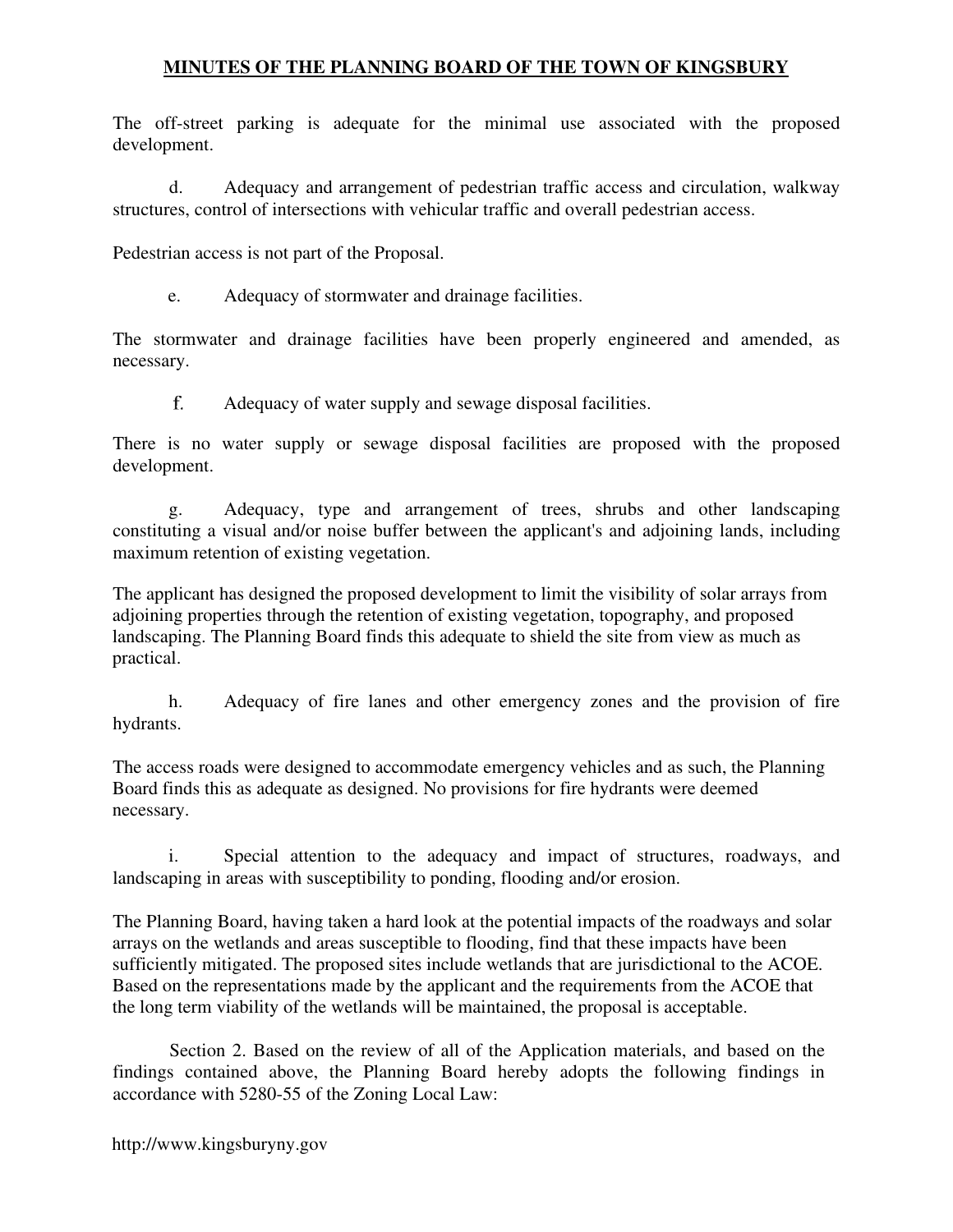a. Does the use comply with all other requirements of the Zoning Local Law, including the dimensional regulations of the zoning district in which it is proposed to be located?

Yes, the use is in accordance with the Zoning Law. The regulation of solar energy collectors was done so to encourage development of solar arrays in areas outside of the lands suitable for the construction and use of single family dwellings permitted in this zone. The Proposal accomplishes these goals.

b. Will the use be in harmony with the general purpose and intent of the Zoning Local Law, specifically taking into account the location, character and size of the proposed use and the description and purpose of the district in which such use is proposed, the nature and intensity of the activities to be involved in or conducted in connection with the proposed use, and the nature and rate of any increase in the burden of supporting public services and facilities which will follow the approval of the proposed use?

Yes, the use is in compliance with the Zoning Law. For the reasons stated previously, the solar arrays are uniquely suited to the property due to the prevalence of existing power lines that will be necessary to transmit the energy generated from the solar arrays into the larger electrical grid, and it will not create a burden on public services.

C. Will the establishment, maintenance or operation of the proposed use create public hazards from traffic, traffic congestion, or the parking of automobiles or be otherwise detrimental to the health, safety or general welfare of the persons residing or working in the neighborhood of such proposed use or be unduly detrimental or injurious to the property and improvements in the neighborhood or to the general welfare of the Town?

The proposed use will not create a public hazard. Upon completion of construction, the Proposal is a passive use in a rural area of the Town, which will not be detrimental to the neighborhood or Town.

d. Will the project have an undue adverse impact upon the natural, scenic, aesthetic, ecological, wildlife, historic, recreational or open space resources of the town or upon the ability of the public to provide supporting facilities and services made necessary by the project, taking into account the commercial, industrial, residential, recreational or other benefits that might be derived from the project?

The proposed development will not have an undue impact upon the natural, scenic, aesthetic, ecological, wildlife, historic, recreational, or open space resources of the Town. There are no public supporting services associated with the project so there will be no additional impacts.

Planning Board shall take into account the following factors contained in {280-36 of the Zoning Local Law?

- a. Water. None.
- b. Land. None.
- c. Air. None.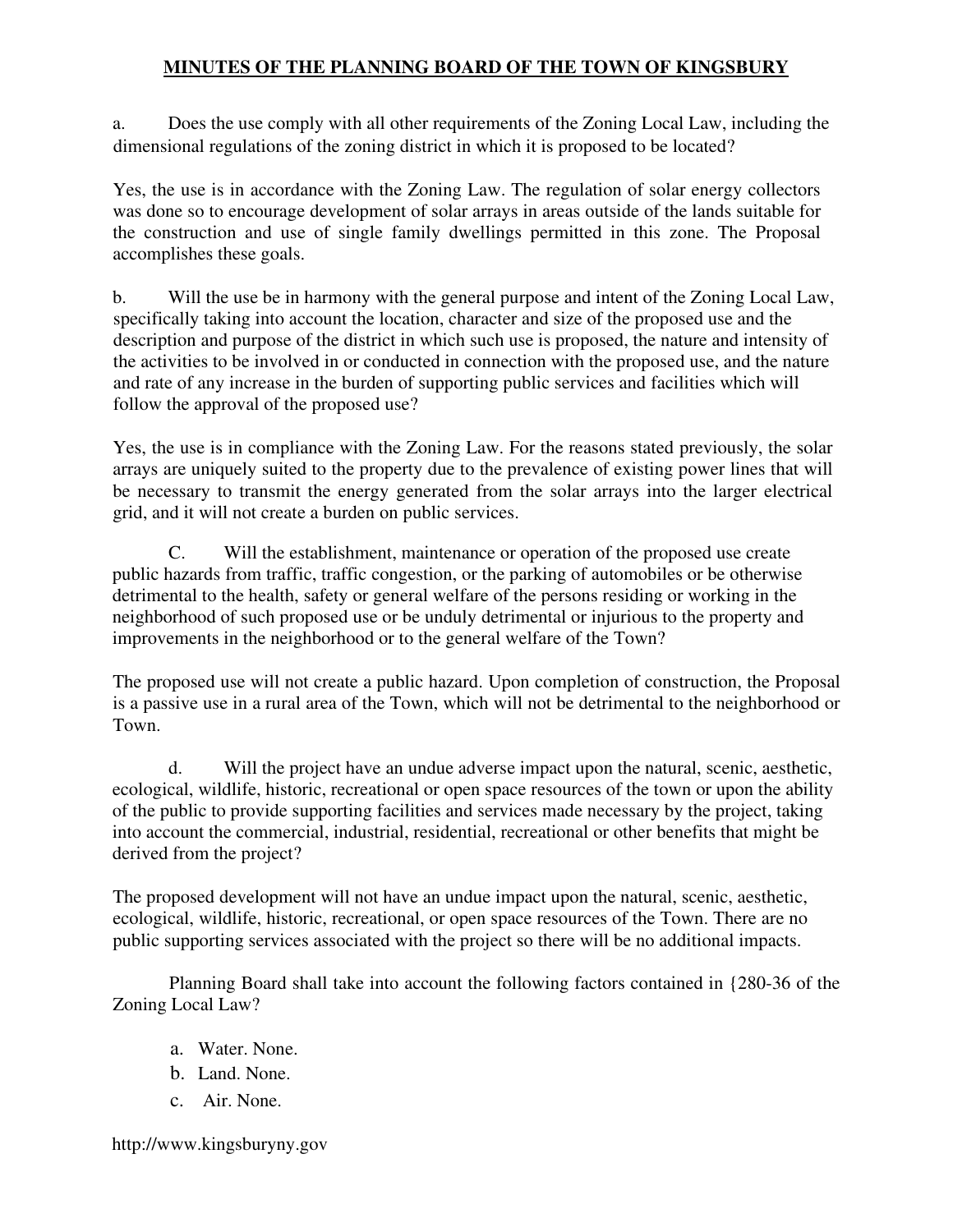- d. Noise. None.
- e. Critical resource areas. None.
- Wildlife. None.
- g. Aesthetics. None.
- h. Historic site conditions. None.
- i. Site development considerations. None.
- j. Governmental service and control factors. None.

Section 3. County Planning Board:

The County Planning Board reviewed the Proposal and deemed it a matter of local concern.

Section 4. Approval and Conditions.

Based on all of the foregoing, and all of the evidence and materials submitted by the Applicant, the Application, consisting of three (3) separate solar arrays projects are hereby approved with the following conditions:

a. All US Army Corp of Engineer permit(s), approval(s), and determination(s) relative to wetland impact(s) must be provided to the Town prior to any ground disturbance on site.

b. Ground vegetation must be kept and maintained without the use of chemical pesticides and herbicides throughout the project sites, with special attention being paid to under and around the solar arrays, which shall include periodic mowing, as necessary.

c. The Applicant shall verify subsurface conditions to confirm it is in accordance with the design specifications with complete report being provided to the Town.

d. Each project company shall submit a financial surety to cover the cost of decommissioning, removal of all equipment, and site restoration in an amount not less than \$537,000 for each of the three projects, totaling \$1,611,000.00 as approved by the Town Attorney and Town Engineer. The precise terms of the financial surety shall be approved by the Attorney for the Town prior to any ground disturbance on site.

e. The Applicant shall pay all application and engineering fees associated with this project within thirty (30) days of invoice.

The Applicant shall keep and maintain the proposed landscaping plan ensuring all plantings have become established and provide a visual screen.

g. This resolution is subject to final approval by the Town Engineer and in the event the Applicant is required to modify the foundation due to shallow bedrock located in and around the wetlands, any modifications to the proposed foundations shall be subject to the review and approval by the Planning Board and Town Engineer.